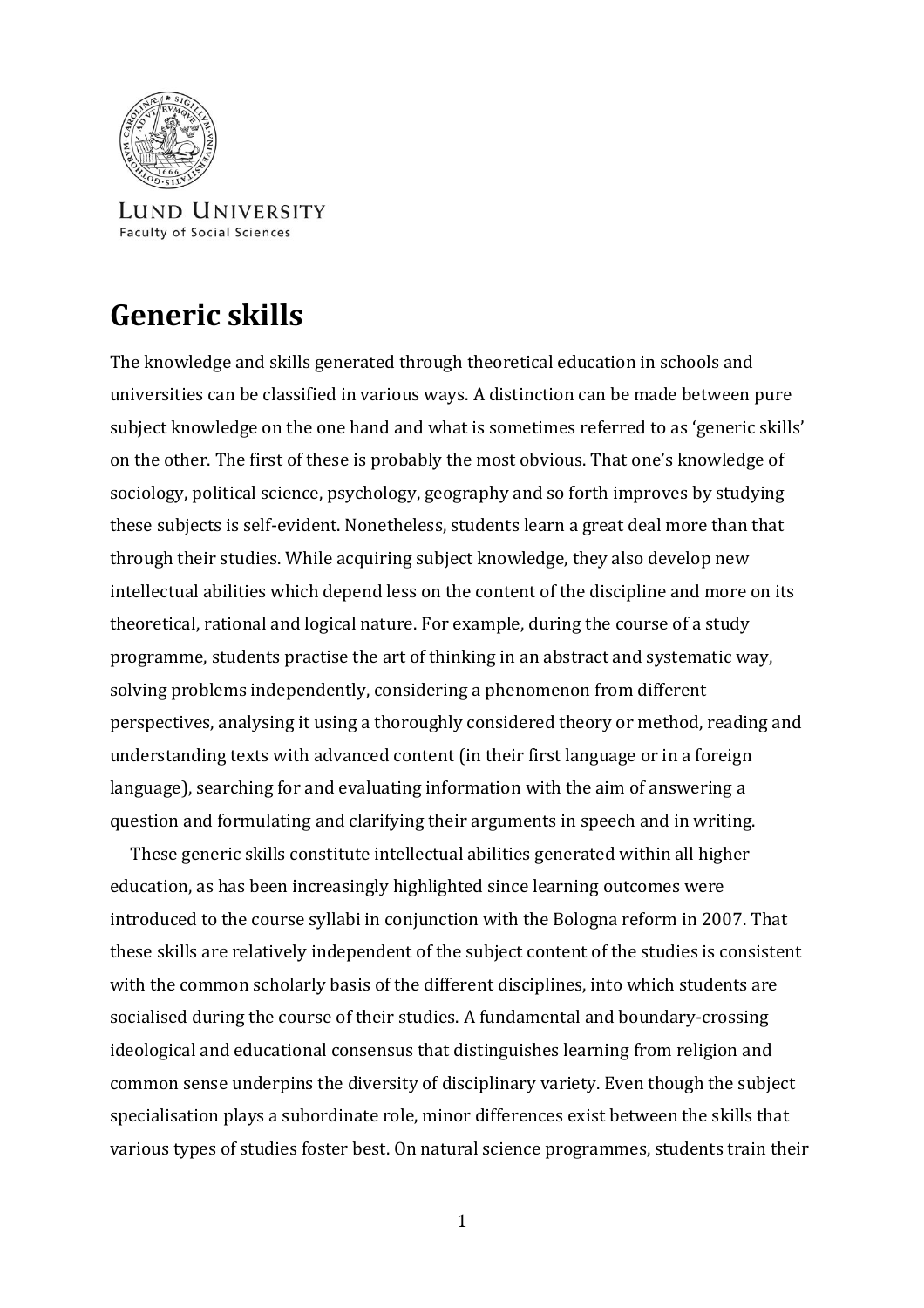ability to make mathematical calculations to a higher degree than in the humanities and social sciences. For students in the latter subjects, exercises in the art of writing predominate in the study programme instead. In addition, since the plurality of theories and approaches is greater within humanities and social sciences, it can be assumed that students in these faculties practise viewing issues in perspective to a higher degree than students of engineering and science. Even if it is possible to detect a number of such differences, the similarities nevertheless dominate when it comes to the specific skills and abilities achieved through academic studies.

 Over the years, Lund University has implemented a series of student barometer surveys and alumni questionnaires which provide increased insight into the importance of generic skills. For example, there is a significantly greater match between the abilities provided by education and the demands of professional life than people sometimes imagine. This consistency applies not only to professional training programmes but equally to academic programmes, above all due to the intellectual training in abilities such as problem-solving, logic, argumentation, methodology or written and oral presentation.

 There are reasons to claim that generic skills are the most important benefit of education. Many people may well need subject knowledge in their professional lives, in particular if they are to work in a field directly related to the content of the study programme (e.g. as a social worker, upper secondary school teacher, psychologist, physician, engineer, etc.). However, *everyone* aspiring to qualified work needs generic skills. It is these skills above all which put people in a position to continue to learn independently, to keep abreast of the development of knowledge, to independently apply intellectual approaches and methods to new and previously unknown situations instead of slavishly following a manual (regardless of how complicated that manual might be). Moreover, in a changing professional life, subject knowledge often becomes obsolete before retirement, which is why, without the ability for intellectual selfdevelopment, one would soon risk losing employability in a world which demands a 'self-programming workforce', to borrow an expression from sociologist Manuel Castells.

 That these abilities develop through studies is often already evident during the educational process. Innumerable students have experienced how their own

2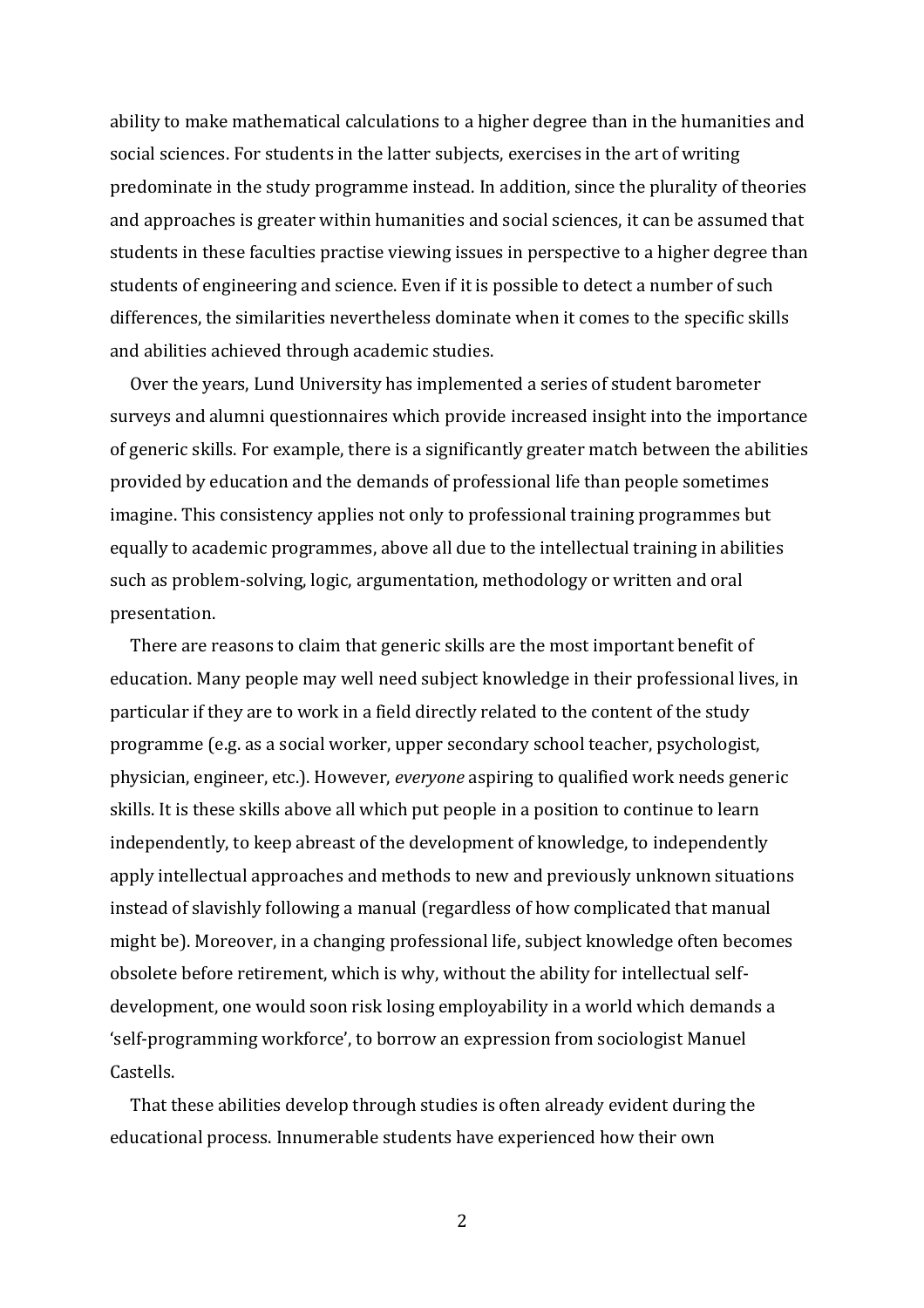performance has gradually improved after a period in academia. Students often start off struggling to pass their examinations, but as the pieces of the puzzle gradually fall into place, their results continually improve. Once you have studied one subject, it becomes easier to tackle the next. This phenomenon is often referred to as 'cracking the academic code', a process that usually entails students understanding what is expected of them and succeeding in acquiring generic skills such as a functioning study technique and the type of reasoning and ability to formulate which are required to perform at a high level.

 Even though experienced university lecturers are often fully aware of the intellectual effects of education, it is not unusual for others to misunderstand the point of academic training. Studies are then often seen as a one-way transfer of disciplinary content from the lecturer to the student, who is gradually filled with subject knowledge but otherwise not affected to any noteworthy extent. Such unexamined assumptions permeate several reports from Swedish business and industry on the relationship between education and work, in which the word *relevant* appears on every page ("relevant work", "relevant labour market", "relevant study programme" etc.). This relevance is assumed as a rule only to occur if the subject content of the study programme happens to coincide with the activities within a specific professional field, which is why these reports most often depict academia as not facing up to reality. The same delusion is aired in various student barometer surveys, where students assess links to research as inessential to their studies, since they have no intention of training to become researchers. And why should you be obliged to learn a load of theories and methods having little to do with the duties which await at work? Advertised positions for cultural theorists, queer theorists, phenomenologists, discourse analysts, symbolic interactionists, Marxists, postmodernists, post-structuralists or post-colonialists are certainly few and far between. The value of the study programmes is equally incomprehensible if one focuses blindly on subject content instead of placing the emphasis on students' learning. It is not the theories in themselves that are important, it is the intellectual abilities you develop by understanding them, learning to apply them independently and subsequently expressing one's newly acquired insights in writing and in speech. This process generates generic skills, allowing students to take charge of their own intellects and enabling them to 'self-programme' rather than merely following orders and instruction manuals.

3